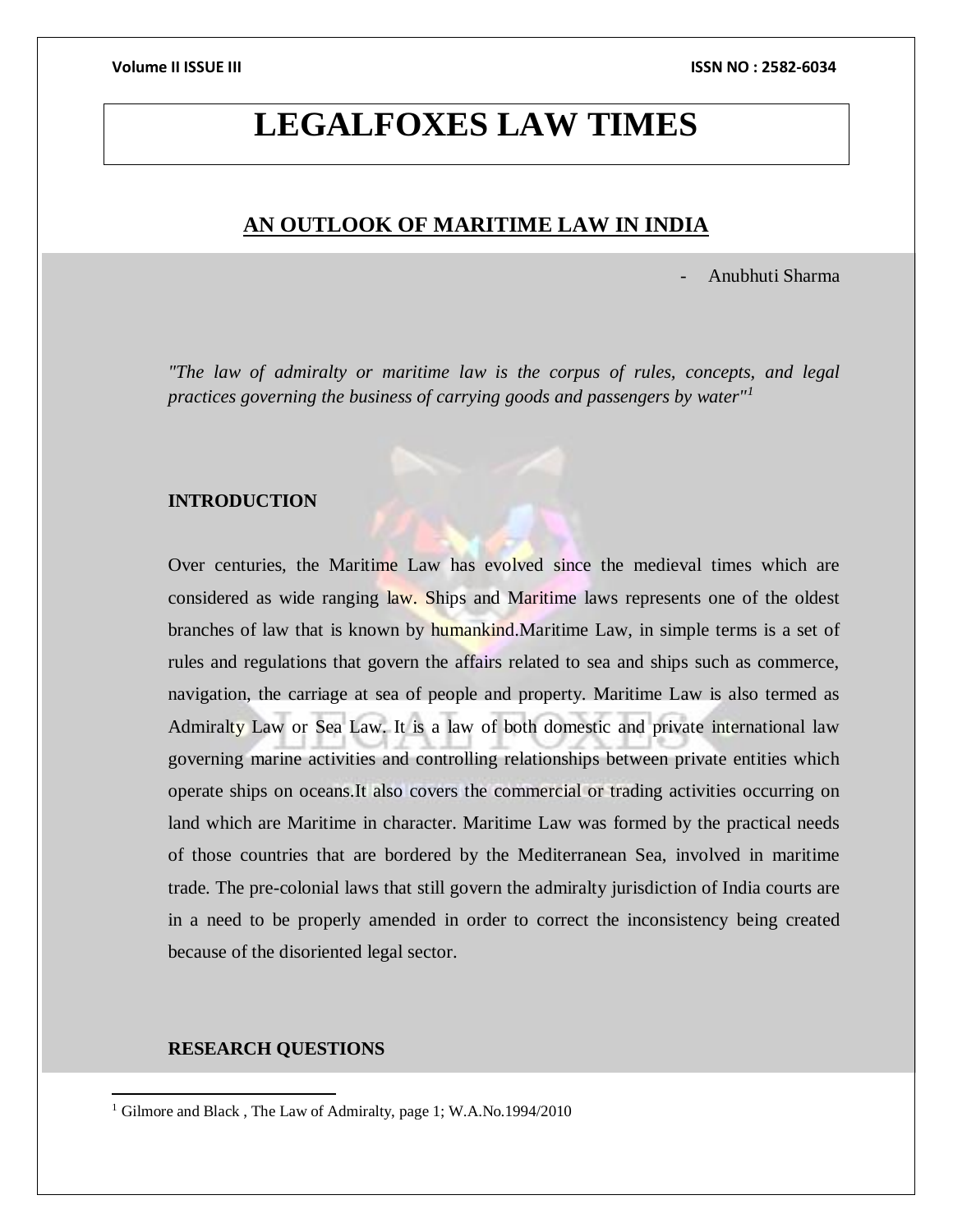- What is the history of Maritime Law? Is India still following the laws formed by the British?
- What is the Legislative Framework; Admiralty Jurisdiction of Courts in India? What are the current practices of Maritime Law in India?
- Are Satellite devices and arms and ammunition banned in Indian waters? What is the Cabotage policy of India?
- What are various Maritime Liens?
- What are the Laws applicable to Maritime Law? What is Merchant Shipping Act?
- What is ship arrest; what is the procedure after ship arrest?
- What was the latest Bill introduced by Lok Sabharegarding prevention of Maritime piracy?

# **HISTORICAL PROVISIONS**

The Admiralty law, as known today, was evolved in the Courts of the Lord Admiral in England. The jurisdiction of Court of Admiralty in England had developed in 19<sup>th</sup> century because of the growth of British maritime commerce and this expansion of the jurisdiction of Court of Admiralty in England was made relevant in the Courts of British India. In order to bring consistency in the jurisdiction of the High Courts ofAdmiralty in England and jurisdiction of the High Courts of Admiralty in India, also in other British dominion, theBritish Parliament executed the Colonial Courts of Admiralty Act of 1890, consequently providing that the Legislature of British India may proclaim certain Courts to be Colonial Courts of Admiralty and the Courts so proclaimed shall have the Admiralty jurisdiction as was operated by the High Court of Admiralty in England under any statute or otherwise.In the year 1890, Colonial Courts of Admiralty Act, 1890<sup>2</sup> was validated in the British Parliament. The above mentioned Act had the authority to declare some Courts in India to be Colonial Courts of Admiralty. If an exclusive jurisdiction in respect of certain issues is given to High Court of Justice in its Admiralty Division in England, the High Court at Bombay would even have the similar jurisdiction. The

<sup>2</sup> 1890, Colonial Courts of Admiralty Act (Victoria chapter 27)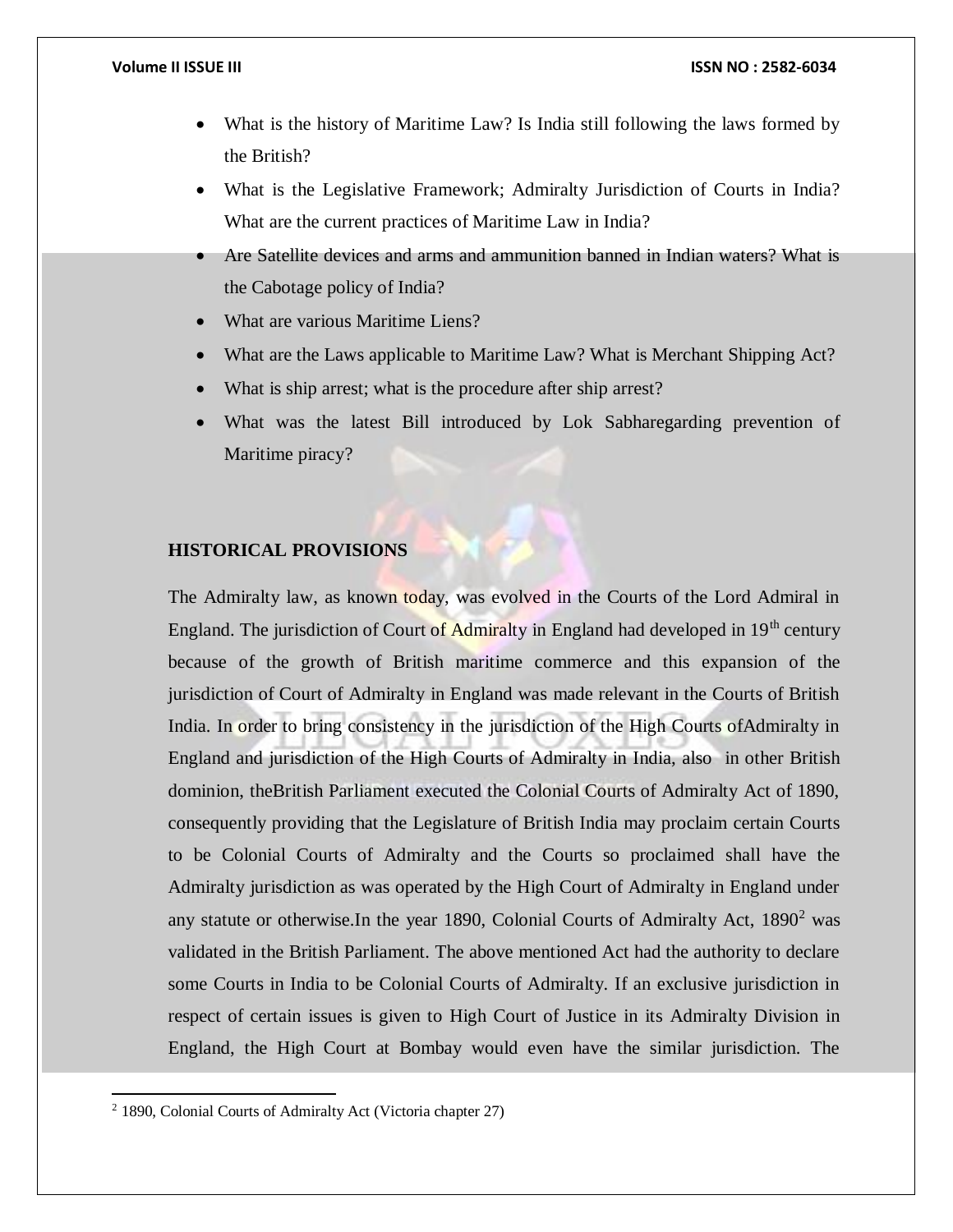Administration of Admiralty jurisdiction today in India, under Article 372 of the Indian Constitution is still governed by the British Statutes. Therefore the present law in India is not inclusively evolved for today's changing frameworks on order to accommodate the changes that take place in International and national doctrines of common law overtime as accepted in the current British statutes and general practices of Maritime law around the world. The Supreme Court in the case M.V. Elizabeth v. Harwan Investment  $Co^{3}$ rejected the claims as enumerated in the stated British legislation. Further, the Admiralty Jurisdiction of the High Court was further consolidated by the Supreme Court of Judicature (Consolidation) Act,  $1925<sup>4</sup>$  so as to include various issues such as any claim for injury done by a ship, and claim arising out of an agreement relating to the utilization or hiring of a ship or relating to the conveyance of goods in a ship.

# **GENERAL OVERVIEW OF LEGISLATIVE FRAMEWORK OF ADMIRALTY LAW IN INDIA**

Shipping and carriage at sea in India is centrally regulated and exclusively controlled by the Government of India. The Government manages shipping through the Ministry of Shipping (MoS). The Ministry of Shipping has set upan independent statutory body known as the Directorate General of Shipping (DG Shipping), whose functions are circumscribed by the Indian Merchant Shipping Act, 1958<sup>5</sup>, to deal with all issues that are related to shipping legislation, policy, execution of different international conventions and other compulsory provisions of the International Maritime Organization.The Governments of various states like Gujarat, Maharashtra and Tamil Nadu have enacted law in order to set up autonomous maritime boards that operate ports and produce framework for the collection of tariffs in their respective states. Significantly in a number of cases, port officials have entered into adjustment agreements with private terminal operators under the Build, Own, Operate and Transfer (BOOT) Policy6 which is made up

<sup>3</sup> Supp 2 SCC 433

<sup>4</sup> Supreme Court of Judicature (Consolidation) Act, 1925 available at http://www.legislation.gov.uk (last visited on June 13, 2020)

<sup>5</sup> Merchant Shipping Act, 1958 available at https://www.dgshipping.gov.in/ (last visited on June 13, 2020)

<sup>6</sup> Build, Own, Operate and Transfer (BOOT) Policy, available at https://meity.gov.in/ (last visited on June 13, 2020)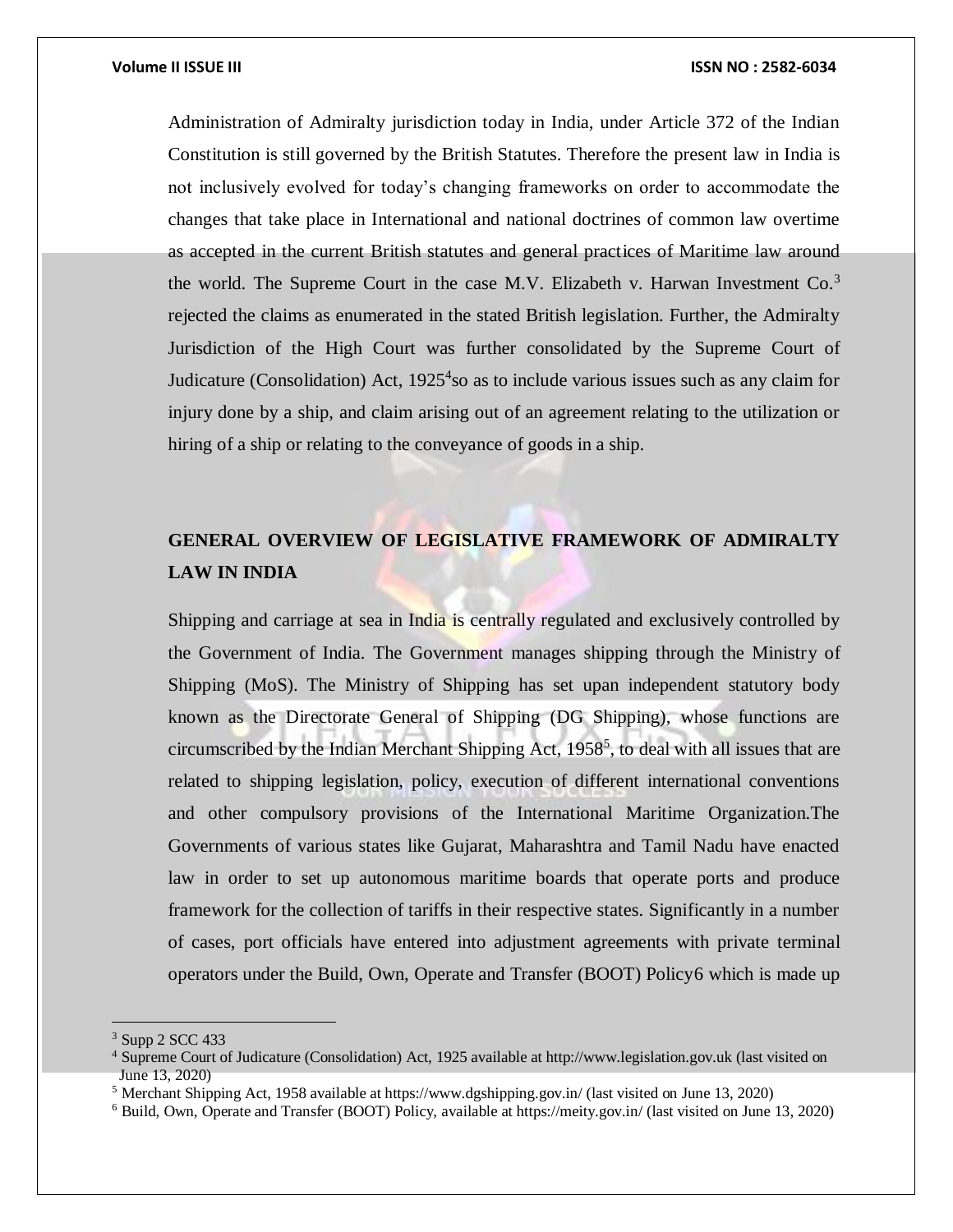for private sector participation in the development of Indian ports. In the above mentionedcircumstances, a private terminal operator imposes a port tariff on ships calling at the port.

### **In** *rem* **actions and in***personam***actions**

In *rem* and in*personam*actions are two defining characteristics of Admiralty jurisdiction. In*personam* actions have been ages old phenomenon which is legal in nature, but the requirements of international commerce do not every time allow the luxury to being able to recognize the individual who could be made liable. Thus, in *rem* actions were developed in the Admiralty Courts in order to counter the above matter. The Admiralty Courts possessed by the High Courts in India has been the most complex matter so far for Maritime Law in India. It took a longer period of time to create a detailed legislative system of Admiralty in India. Thus, the Admiralty Bill, 2005 was enacted to solve the above issues. This bill also takes into deliberation different international developments.

### **AdmiraltyCourts**

In India Admiralty High Courts have exclusive powers in the context of crimes, torts committed on the high seas and it can try and determine all maritime causes. The nature and scope of the Admiralty jurisdiction exercised by High Courts in India have been considered and determined in the case of*Kamlakar v. The Scindia Steam Navigation Co. Ltd<sup>7</sup>* and in the case,*National Co. Ltd. v. M. S. Asia Mariner<sup>8</sup>* . By the aforementioned judgments, High Courts are well established in Bombay, Chennai and Kolkata and they have exclusive jurisdiction authorities over all Maritime related causes and injuries. These Courts can also establish proceedings in *rem* or in *personam*in order to reclaim compensation in lieu of damage caused by the crime.

Civil Courts in India have territorial jurisdiction or pecuniary jurisdiction and commercial disputes in India are litigated primarily in these types of courts. The High Courts of

l

<sup>7</sup> AIR 1961 BOM 186, (1960) 62 BOMLR 995

<sup>8</sup> LAWS(CAL)-1967-4-4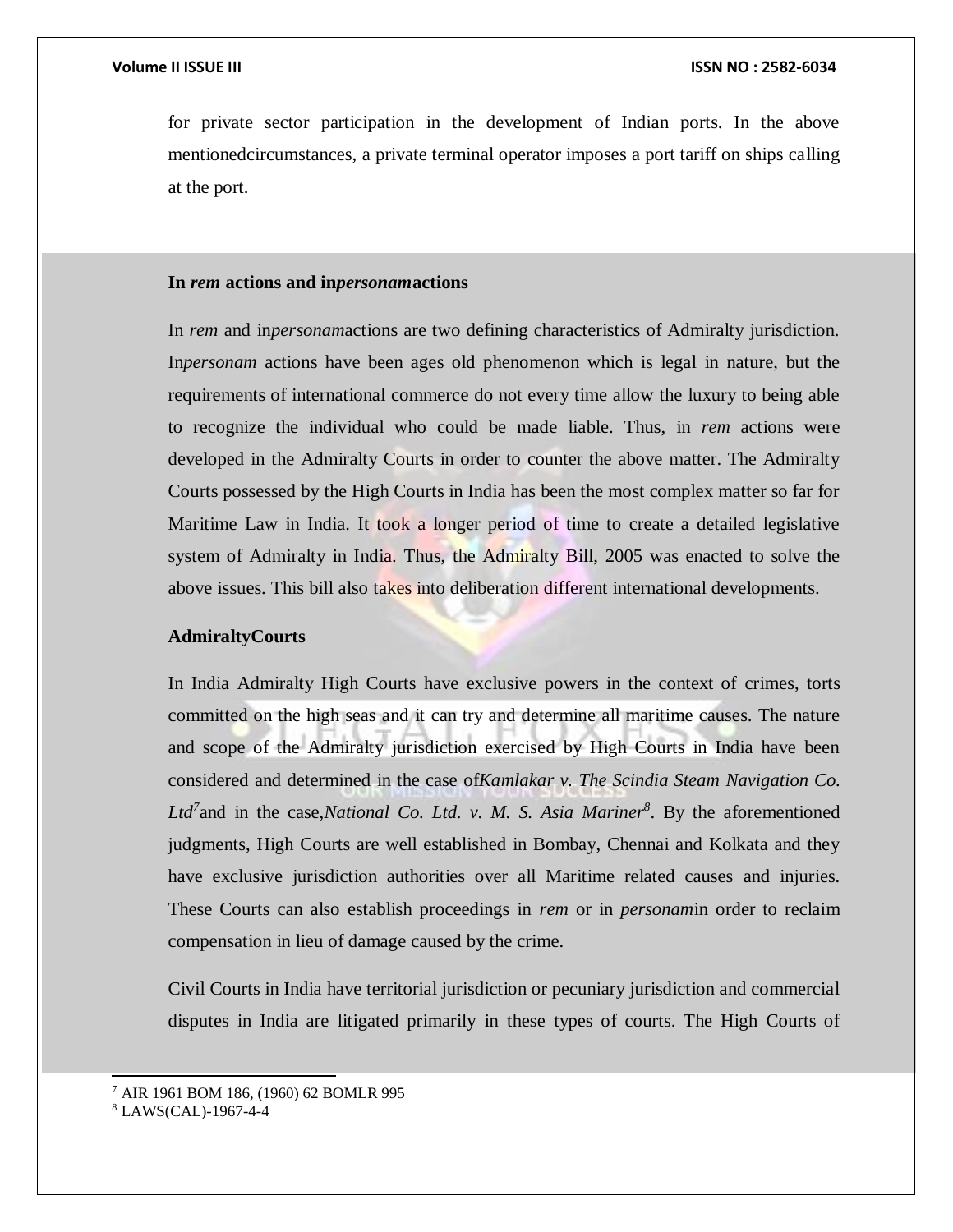Bombay, Calcutta, Delhi, Madras and Himachal Pradesh exercise original jurisdiction for causes that have risen within their territorial or pecuniary jurisdiction, while all other civil lawsuits have to be established in the Courts, which are generally the significant district courts. Although, Admiralty lawsuits are to be brought before the High Court of a coastal state, which are the only Courts that are vested with admiralty jurisdiction.The enactment of Commercial Courts Act, 20059 extremely improved the prevailing judicialprocedural framework. The Government has also set up special commercial courts, modelled on the lines of the English High Court to deal only with 'commercial disputes' involving specialized subject issues and assertion of a specified value. India has given effect to UNCITRAL Model Law on International Commercial Arbitration by the Arbitration and Conciliation Act, 1996(Arbitration Act)10. The Arbitration Act was amended twice after 1996, first in 201511 and recently in 201912. The Arbitration Act empowers Indian courts to pass provisional orders for security and other additional assistance in support of arbitration taking place outside India. Another noteworthy trait is permitting any individual who is claiming through or under a party who was a witness of the original arbitration agreement to be party to the arbitration agreement.

Despite attaining Independence from British, years ago, the Indian Parliament has still not exercised its jurisdiction to make laws exclusively with regard to Admiralty<sup>13</sup> and thus the Indian courts exercise Maritime jurisdictions on traditional British statutes that continue to remain in force by the virtue of Indian Constitution.

**OUR MISSION YOUR SUCCESS'** 

# **SATELLITE DEVICES AND AMMUNITION BANNED IN INDIAN WATERS?**

<sup>10</sup> Arbitration and Conciliation Act, 1996 available at- http://legislative.gov.in/ (last visited June 13, 2020)

<sup>9</sup> Commercial Courts Act, 2005 available at http://legislative.gov.in/ (last visited on June 13, 2020)

<sup>11</sup> The Arbitration And Conciliation (Amendment) Act, 2015 available at- http://www.adrassociation.org/ (last visited on June 13, 2020)

<sup>&</sup>lt;sup>12</sup> The Arbitration And Conciliation (Amendment) Act, 2019 available at- http://egazette.nic.in/ (last visited on June 13, 2020)

<sup>13</sup>Constitution of India, Article 372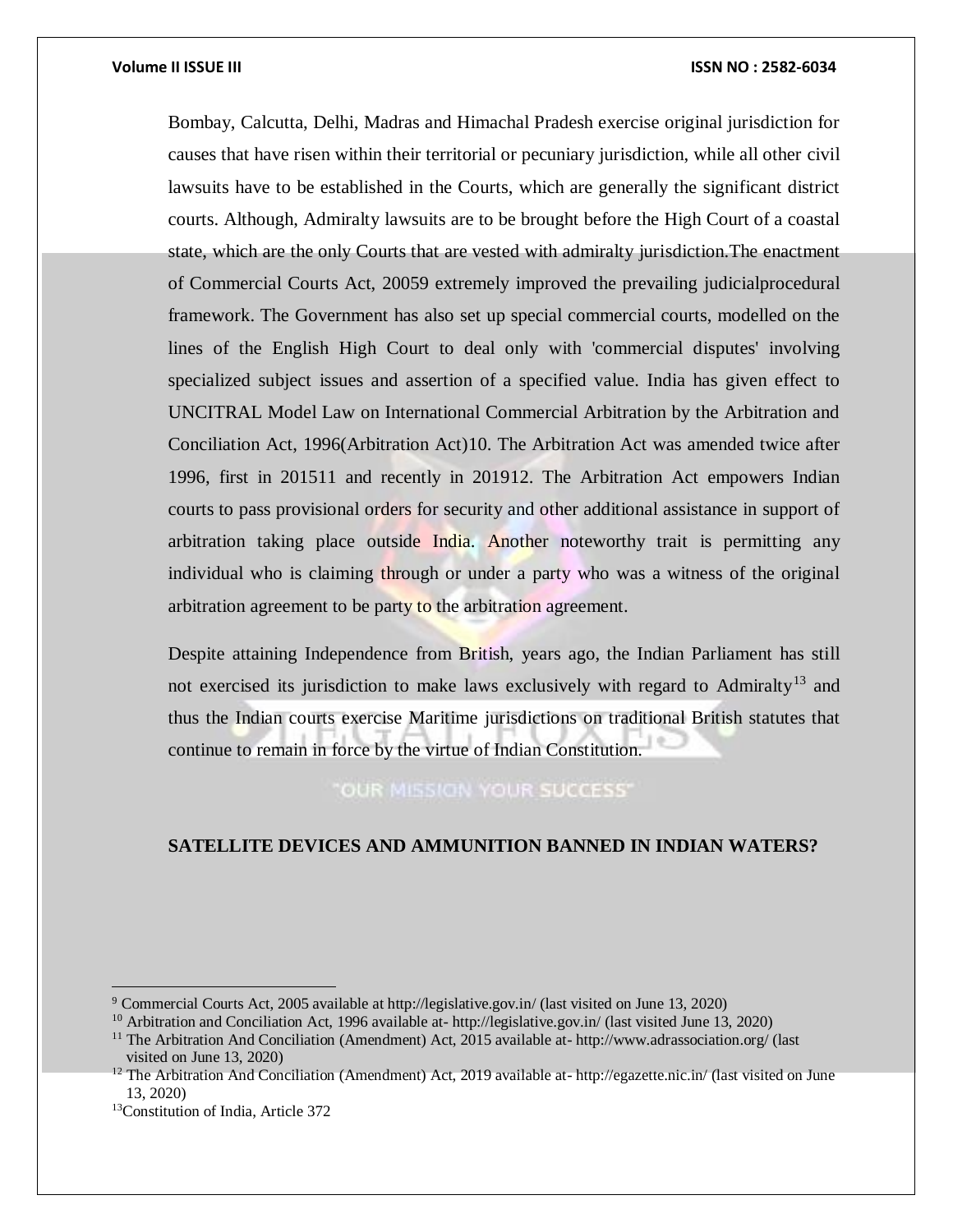There have been incidents in Indian territorial waters in which foreign crew members were arrested for using satellite devices such as Thuraya and Iridium phones14. The use of such types of satellite devices is completely banned in Indian waters by the Director General of Shipping15. Even though, the foreign flagged vessel carries in it all the valid documents that permit it to carry satellite phones or devices, the Indian authorities have the right to deny the permission to make use of them. But there is an exception to this, i.e. the satellite phone can be permitted to use only when there is a no objection certificate from the Department of Telecommunications. The carriage of arms and ammunition has also posed many difficulties for vessels that are being called into Indian ports following the incident with the MV Seaman Guard Ohio. In the Madras High Court, the Madurai bench16 absolved 35 foreign seafarers on the MV Seaman Guard Ohio, a foreign-flagged floating headquarters, which had been arrested in India for entering Indian waters.

# **CABOTAGE POLICY**

India does not have a regime that prohibits foreign players from functioning in the Indian market. Quite the contrary, India has a right of first refusal regime in which an Indian ship owner is given a chance to match the price quoted by a foreign ship owner to the Indian charterer. In these conditions, it would be open for an Indian charterer to charter a foreign flagged vessel in the occasion no Indian ship owner is able to match the offer quoted by the foreign ship owner. Under the current regime, the Director General of Shipping would first circulate an inspection with the Indian National Ship owners Association (INSA) which is a private body of Indian ship owners which decides whether an Indian shipowner could provide a vessel having same characteristics at the same or a lower shipping rate, i.e. quoted by the foreign shipowner. It is only then INSA issues a no objection certificate that a permit is issued to the Indian party to charter a foreign flagged vessel. The Ministry of Shipping issued an order17 in which prohibition on foreign flagged vessels undertaking a coastal trip from one Indian port to another port have been eased for the carriage of empty containers.

<sup>14</sup> The Shipping Law Review, India, edition 6 available at- https://thelawreviews.co.uk/edition/the-shipping-lawreview-edition-6/1195054/india (last visited on June 13, 2020)

<sup>&</sup>lt;sup>15</sup> Vide Order No. 2 of 2012 (48-NT (1)/2012)

<sup>16</sup>*Dudnik Valentyn and Ors.v. The Inspector of Police*, 'Q' Branch CID, Crl. A. (MD) Nos. 41, 43, 44 of 2016

<sup>&</sup>lt;sup>17</sup> General Order No. 1 of 2018 dated May 21, 2018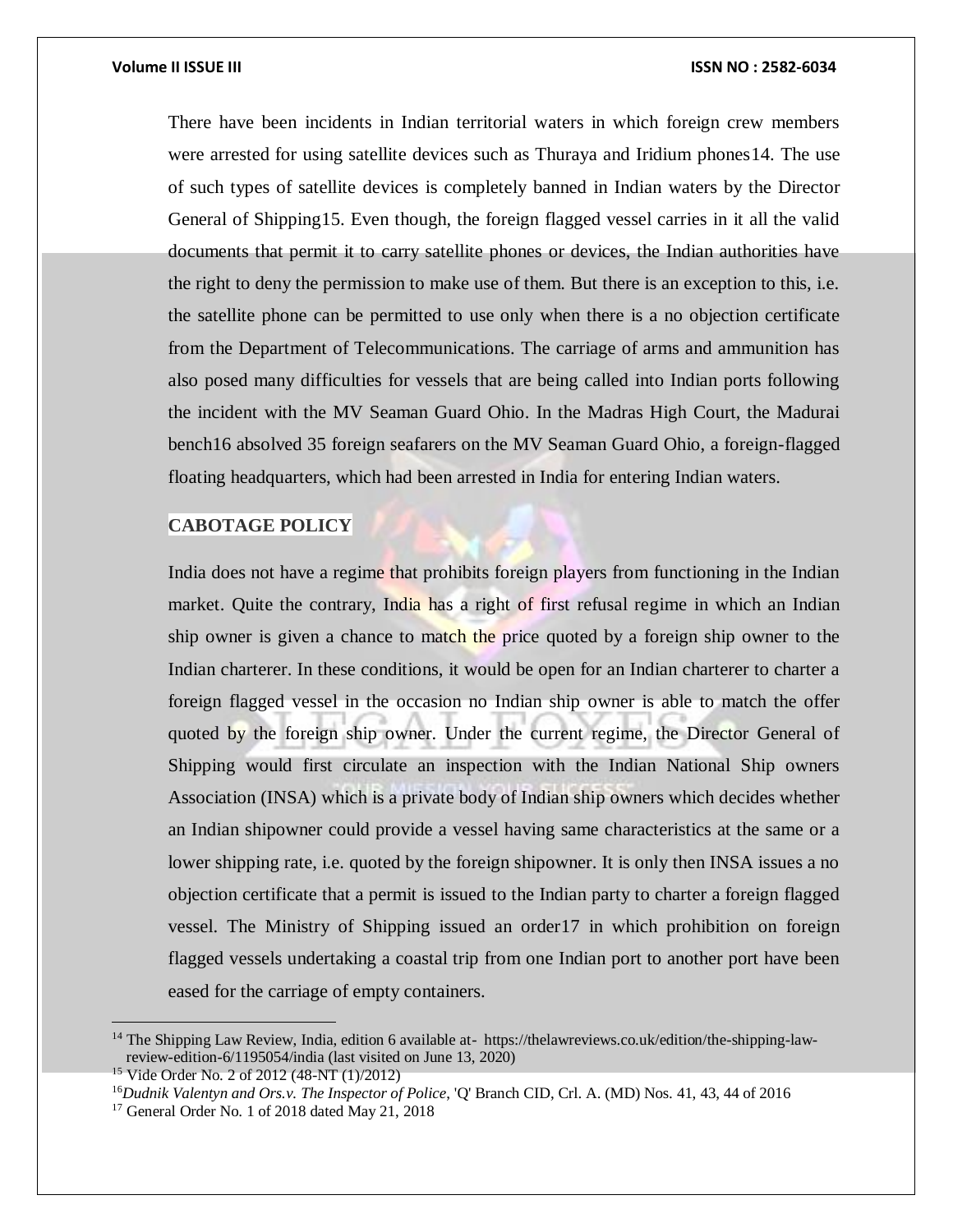In an attempt to strengthen the 'Make in India Policy' of the Government of India and add stimulation to the ship building commerce in India, the Government recently issued a notification18 the Proposed RoFR Regime in which for the very first time, an Indian built foreign flagged vessel would have inclination over a foreign built Indian flagged vessel. Previously to the notification of the Proposed RoFR Regime, the order of preference among various categories of shipowners was as follows-

- 1. First preference: Indianflagged vessel
- 2. Second preference: Indian owned foreign flagged vessel
- 3. Third preference: Foreign flagged vessel

Under the Proposed RoFR Regime the order of preference would be as follows:

- 1. First preference: Indian built vessel irrespective of whether she flies the Indian flag or a foreign flag.
- 2. Second preference:
	- A. Foreign built, owned by Indian, Indian flag.
	- B. Foreign built andforeign flag but should be Indian chartered.

The Delhi High Courtpassed an ad interim order staying the operation of the Proposed RoFR Regime in the case of *The Great Eastern Shipping Company Limited v. Union of India*<sup>19</sup>. In respect to the consequence of this proceeding and any further appellate proceedings, there is likely to be a disastrous shift in the Indian Cabotage regime, which is bound to have far reaching consequences for all shareholders.

# **MARITIME LIENS**

Lien is a legal interest in property, held by the assignee who secures payment of liability or debt. A Lien may authorize assignee to either take the property or to have the property sold in order to raise money to pay a debt in liability or default which is secured by Lien. Lien creates a right over other's property; it can also be exercised under Indian Law.

<sup>18</sup> Shipping Development Circular No. 02 of 2019

<sup>19</sup> AIR 1971 Cal 150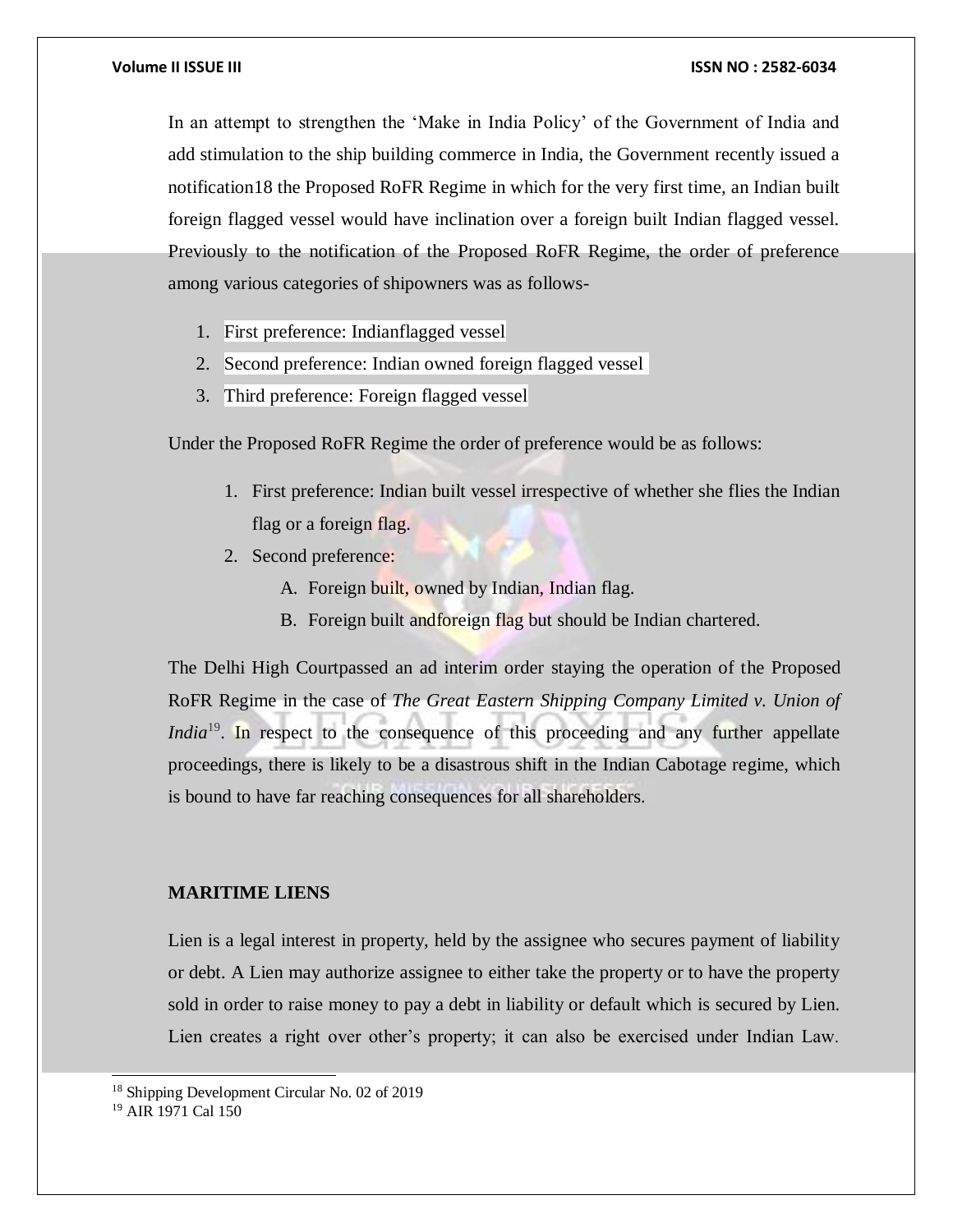Such as if a cargo is required to be released at a port which is designated as a major port, a ship owner may be able to exercise a statutory lien over the cargo ship, on board vessel for assertion of outstanding cargo and other expenses that are payable to the ship owner<sup>20</sup>. In the ownership of State Governments, certain ports such as in Gujarat have similar regulations that enable a ship owner to exercise statutory lien over freight $^{21}$ .

# **LAWS APPLICABLE TO MARITIME LAW**

The different laws of India that deal with the transport of goods by sea are:

- 1. The Merchants Shipping Act, 1958
- 2. The Indian Carriage of Goods Act by Sea Act, 1925
- 3. The Bills of Lading Act, 1856
- 4. The Contract Act, 1872
- 5. Major Ports Trust Act, 1963
- 6. The Indian Ports Act, 1908
- 7. Sales of Goods Act, 1930; and other statutes.

# **Merchant Shipping Act**

The present Merchant Shipping Act was enacted in the year  $1958<sup>22</sup>$  for certain provisions as well as development in the field of shipping. Aside from this act there were several other acts and statutes which were repealed like the Coating Vessels Act, 1838, Steam Vessels Act, 1917 which were implemented by the British Government, but all the acts were not according to the existing Indian system of coastal commerce. Hence several acts were implemented by the Government of India like Merchant Shipping Act, 1958, Major Ports Trust Act, 1963 and The Indian Ports Act, 1908in order to enhance the prevailing coastal commerce. The Merchant Shipping Act provides guidelines for administration of Indian shipping, by establishing the office of Director General of Shipping, radio inspectors, mercantile marine department, shipping offices and surveyors. It contains regulations for procedure of Indian ships, governing navigation, ownership of Indian

<sup>20</sup> Section 60- Major Port Trust Act, 1963

<sup>21</sup> Section 48- Gujarat Maritime Board Act, 1981

<sup>22</sup> Merchant Shipping Act, 1958 available at https://www.dgshipping.gov.in/ (last visited on June 14, 2020)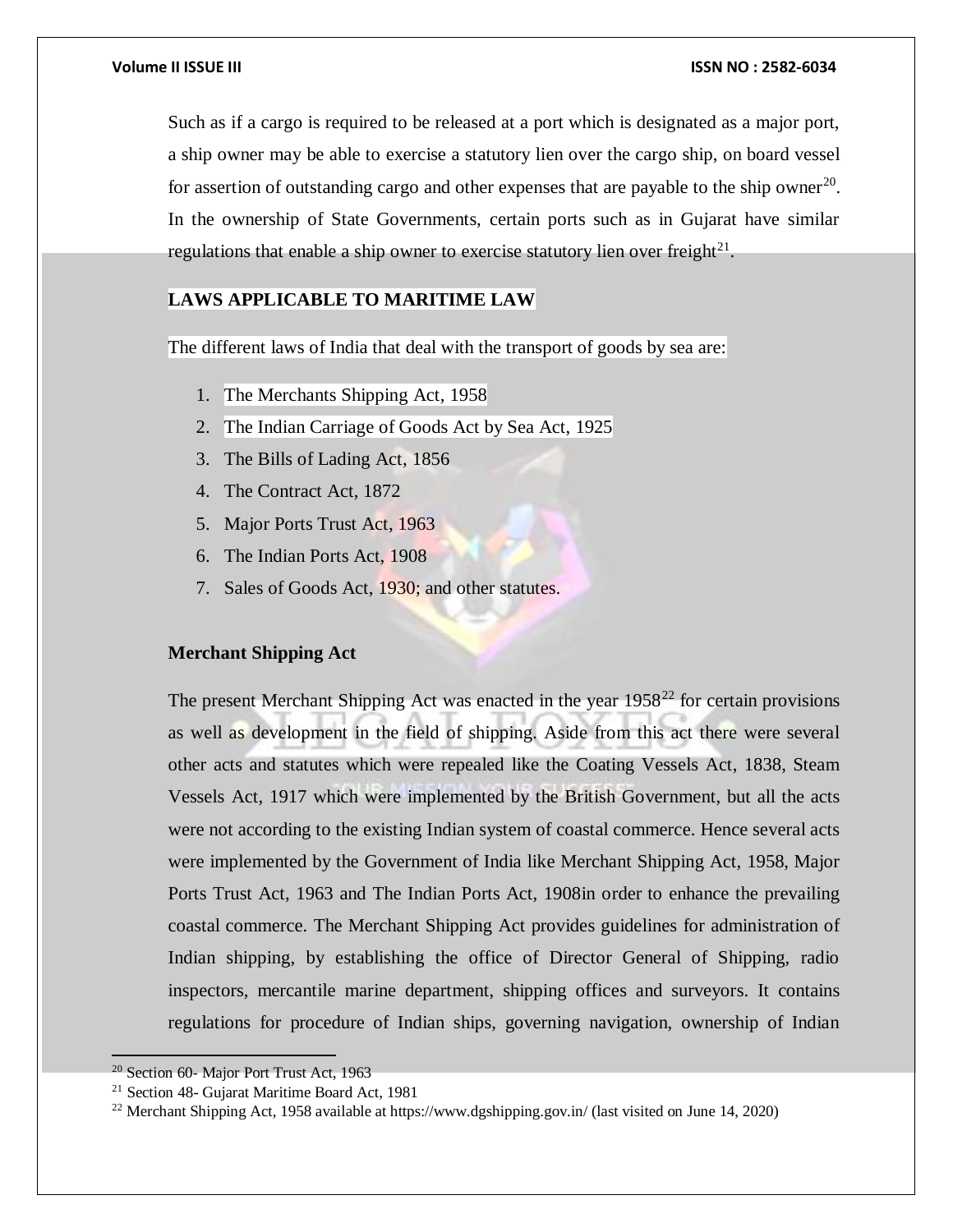vessels. The act also provides detailed instructions on its control over foreign ships and vessels that come to India for various economic activities. In the case of *British India Stream Navigation Co. v. Shanmughavilas Cashew Industries<sup>23</sup>* the Supreme Court reported that a statue or act extends territorially, until the contrary is said, throughout the nation and extends to territorial waters. There is no authority to legislate foreign vessels and foreigners in them by the Indian Parliament. Indian statutory enactments do not deprive any foreign ships or its owner of their rights unless it is covering the territorial jurisdiction. Therefore, Indian statues and acts are non-effective against foreign property and foreigners outside the territorial jurisdiction. This principle is quoted in Section 2  $(2)^{24}$  of the Merchant Shipping Act, 1958. There are also certain instructions that governs trade practices through seas, mentioned in Merchants Shipping Act-

- 1. A general trade permits.
- 2. A license for any part or whole part of coasting in India.
- 3. A permit is required for certain period of trip.

In the Merchant Shipping Act, under Section  $443^{25}$  and  $444^{26}$ , authorization for detention of foreign ships which caused damage is stated. The Court here held that the word 'damage' done by the ship should not be narrowly limited to the physical damage and exclude any other damage caused by the operation of vessel in connection with the carriage of commodities.

# **OUR MISSION YOUR SUCCESS'**

# **SHIP ARREST**

Ship arrest is a procedure in which a ship is prohibited from trading and moving until the issue in question is decided upon. Detaining a vessel in order to secure a maritime claim, this exclusive jurisdiction is granted to the Admiralty Court. The term 'Arrest' is defined

<sup>23</sup> 1990 SCR (1) 884, 1990 SCC (3) 481

<sup>&</sup>lt;sup>24</sup> Merchant Shipping Act, 1958, Section 2(2)- Unless otherwise expressly provided, the provisions of this Act which apply to vessels, shall so apply only while any such vessel is within India, including the territorial waters thereof.

 $25$  Merchant Shipping Act, 1958, Section 443- Power to detain any foreign vessel that has caused damage.

<sup>26</sup> Merchant Shipping Act, 1958, Section 444- Power to impose detention of ship.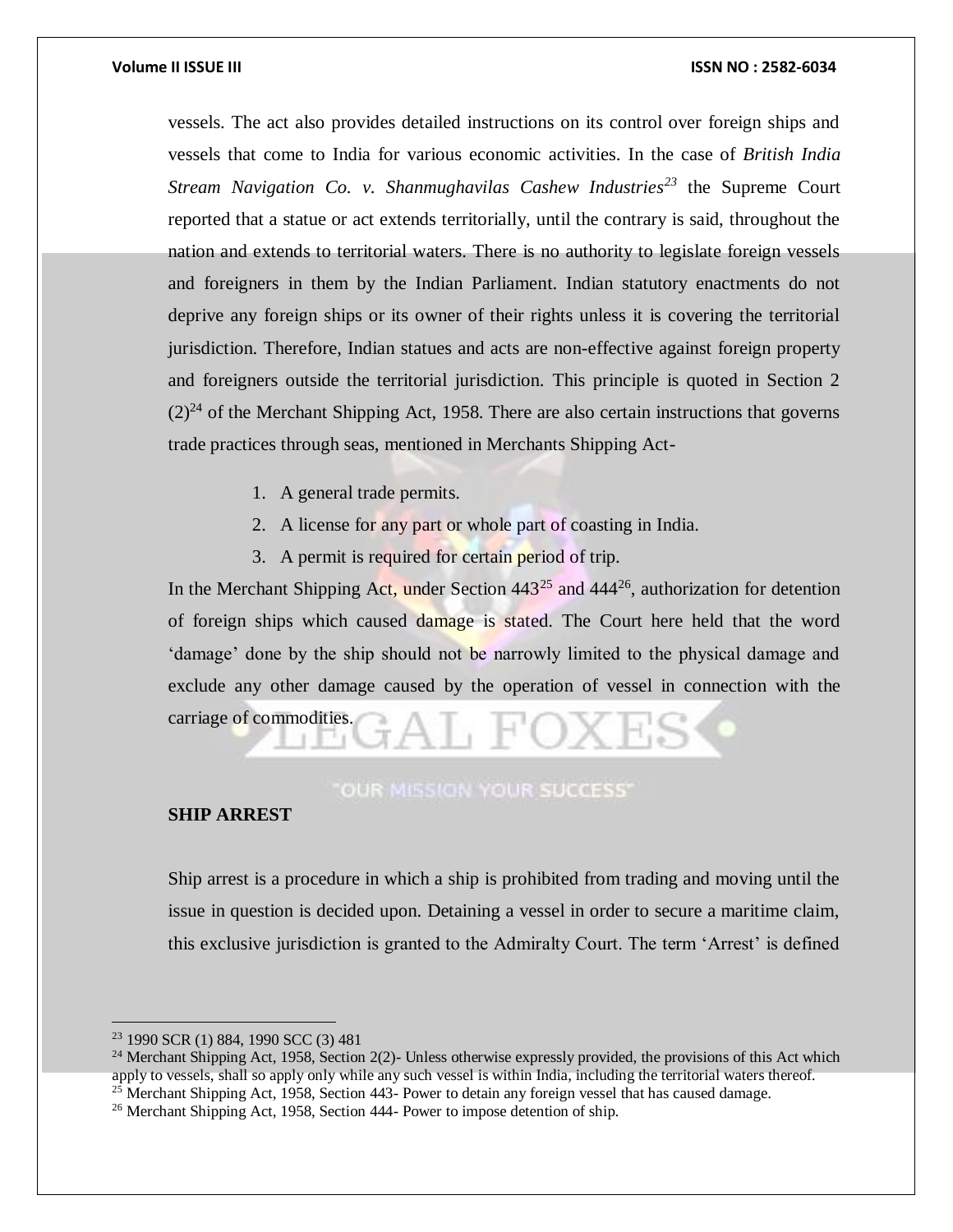in Article  $2^{27}$  of International Convention, 1952 which is related to Arrest of Sea-going ships.In order to exercise the power of ship arrest, following must be the reasons for the ship arrest-

- 1. If there is loss of life.
- 2. Any loss of property.
- 3. Any sort of accident.
- 4. Violation of norms, usages or customs.

The main purpose or reason for arrest of a ship is to acquire safety for satisfaction of judgment in the action in rem, hence it is important to arrest the ship in order to establish jurisdiction. The most necessary requirement for ship arrest is that the applicant is required to issue a Power of Attorney in the favour of local attorneys.The Arrest Convention, 1952 was made to unify the rules and regulations to arrest ships around the world. It also protects the right and interests of the shipping industry. The Arrest Convention, 1999 extends the right of sister ship arrest to vessels that belong to the people who were time or voyage charterers (not just owners or demise charterers), it also allows forum selection and arbitration clauses. There are many judgments related to ship arrest such as *Bulk Shipping Management SEA &Anr. V. the Bunkers on board MV African Eagle<sup>28</sup>*it was held that freight cannot be arrested alone. A claim for damages for wrongful arrest of a vessel is not a special law, in the case of *Lufeng Shipping Co Ltd v. MV 'Rainbow Ace and Ors<sup>29</sup>* it was held that principles of mitigation will apply and the claim is subject to mitigation of losses arising from wrongful arrest of the vessel. In the case *Coromandel International Limited v. MV 'Glory I' and Andromeda Ship Holdings Ltd<sup>30</sup>*it was held that under the arrest the proceedings for the sale of vessel can be taken out on expiry of three days if no security or bail has been furnished, from the date of arrest.

<sup>&</sup>lt;sup>27</sup> International Convention, 1952, Article 2- "Arrest" means the detention of a ship by judicial process to secure a maritime claim, but does not include the seizure of a ship in execution or satisfaction of a judgment." <sup>28</sup>NMSL no. 59 of 2013

<sup>29</sup>Admiralty Suit No. 29 of 2013

<sup>30</sup>Admiralty Suit No. 33 of 2010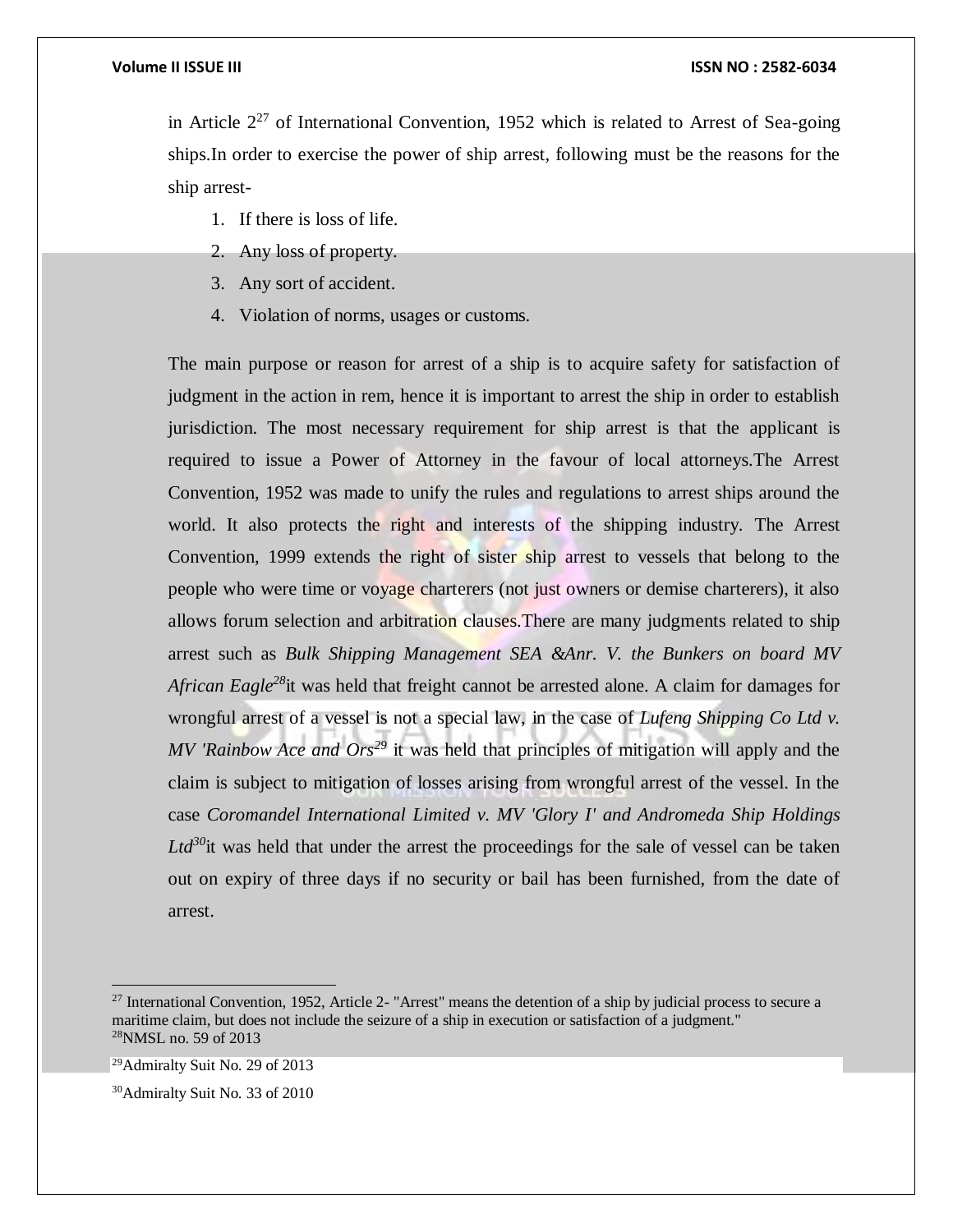$\overline{a}$ 

After the warrant of the ship is served, the ship is then required to appear through its owner and either settles claim or challenge the arrest also when the warrant is issued, the notice for the same shall be given to the Marshall or the authorized officer. The Marshall has the jurisdiction to arrange the standby in place of the arrested ship and the complainant or his lawyer shall give a carriage to the ship for the service. The Marshall and the other officers are required to have the agreement from the complainant to make further deposits towards the charges as obtained by him in connection with the custody of the ship under the arrest. The custom and harbour authorities of the arrest are required to be confidential.In case of default of the owner, then the court can make an order for the sale of the ship and if the sale proceeds it can thereby be used to settle the claims of the complainant. In case of any surplus then it must be pack to the owner itself. The courts which are erased down with lack of certainty in Admiralty issues should have the power to protect the ship-owners from unlawful claims which are against them and their vessels. Even in the case of an arrest or capture of the ship, the proceedings are required to be quick and conclusive, as huge sum of expenses is involved generally and even the slightest delay can cause huge amount of losses, either to the ship owners or to the charterers.

The growth of the Maritime sector in India over the past decade has been remarkable and substantial. India's 12 major ports and 187 non- major ports continue to increase by leaps and bounds. As per the Ministry of Shipping, around 95 percent and 70 percent trading by volume and value respectively of India is done through Maritime transport<sup>31</sup>. The shipping industry and ports in India play an important role in assistinggrowth in country's commerce and trade. The Indian Government too plays a dynamic role in supporting the Maritime and port sector. Although, this fast growing sector is in a need of a unified sphere of lawsuit in order to simplify the procedure and provide proper guidance to millions of people who are currently employed and to the others who are yet to come in the sector.With the continuing huge investments pouring in the maritime sector, the legal system in India is in a need to prepare itself to the growing challenges and to put restraint on procedural delays which affects the growth of the Indian Maritime sector.

<sup>&</sup>lt;sup>31</sup>Statistics from the Annual Reports, 2014-15, Ministry of Shipping, Government Of India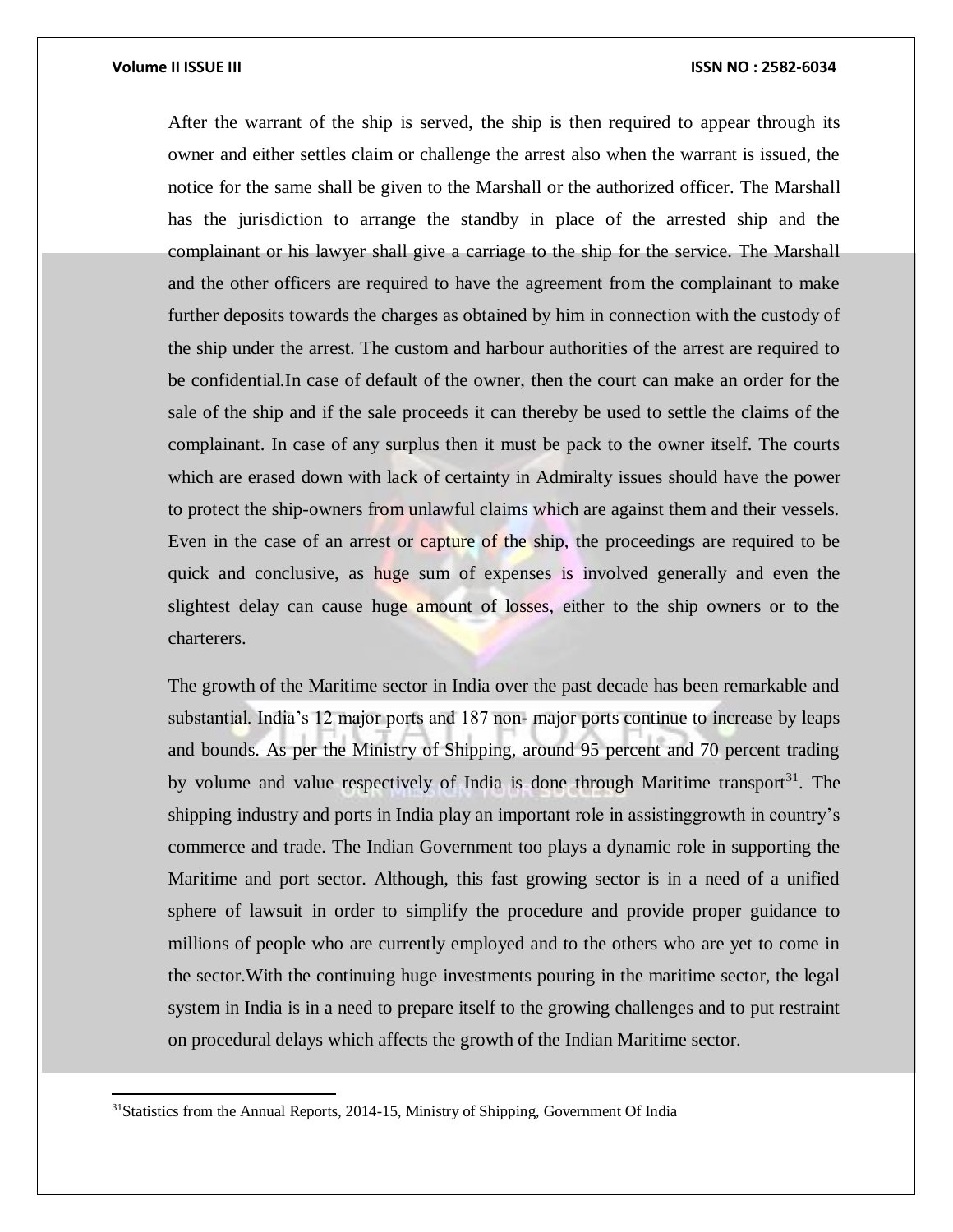# **BILL INTRODUCED FOR AVOIDANCE OF MARITIME PIRACY**

The Anti-Maritime Piracy Bill, 2019<sup>32</sup> was introduced in Lok Sabha by the Ministry of External Affairs. The Bill provides for avoidance of Maritime Piracy and about legal proceedings of people for such piracy related crimes. The Bill applies to and beyond to all the limits of Exclusive Economic Zones in India<sup>33</sup>. The Bill defines Piracy as an illegal activity of violence, detention or harm committed to any vessel, for private purposes such acts would qualify piracy. It also involves voluntary participation in the operation of a pirate vessel or aircraft $34$ .

### **CONCLUSION**

Admiralty laws and its precedents preferred by the courts are based on well-established concepts of customs and judicial reasoning giving these maritime laws an exclusive blend in them.Laws and Maritime Laws which govern the trade and commerce through the water plays an imminent role in the area of enhancement as they are one of the key areas wherein our nation generates its revenue for the reason of economic and monetary development. There are many statutes that govern this sector of Maritime and its concerned trade practices. Although a consensus is required to see that the extensive potential of the country's shipping industry and the security, safety and control of its Maritime seas are taken care of. It is relevant to note the judicial activism of the Supreme Court in the landmark judgement in M.V. Elizabeth case by advancing the Admiralty jurisprudence consisting of international conventions(Arrest convention) and maritime practices. In *rem* actions and Maritime liens are inherent aspects of Maritime Law, which have tremendous effect on international trade and commerce. The ship arrest on the other hand is usually the quickest way of getting the security against the claims or for recovering the unpaid costs, dues. But the fact is that, there are not strict rules and

<sup>32</sup>The Anti-Maritime Piracy Bill, 2019 available at-

http://164.100.47.4/BillsTexts/LSBillTexts/Asintroduced/369\_2019\_LS\_Eng.pdf (last visited on June 15, 2020) <sup>33</sup>Section 1 (3)-The Anti-Maritime Piracy Bill, 2019

<sup>34</sup>Section 2 (1)(f)- The Anti-Maritime Piracy Bill, 2019